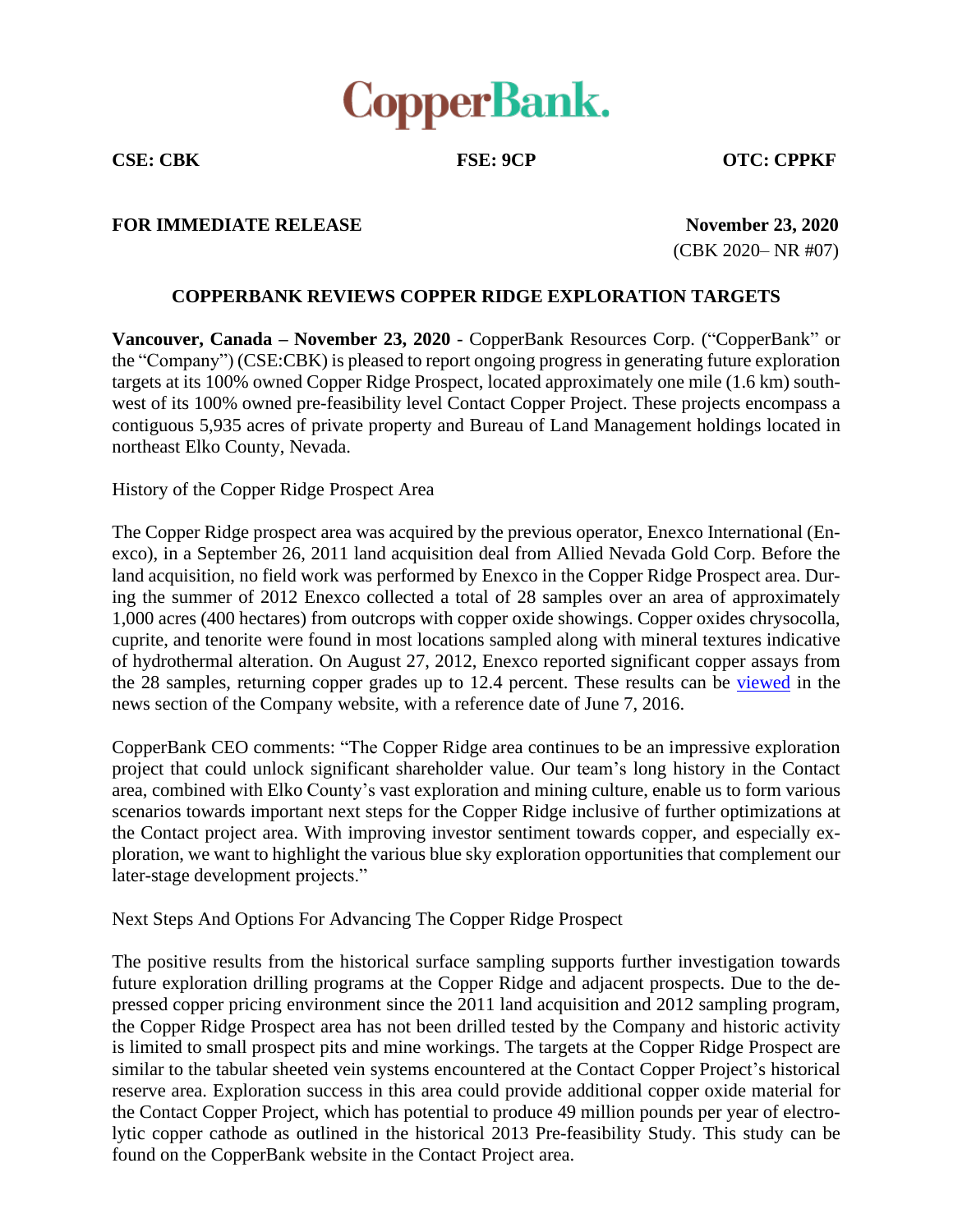## Qualified Person

Enexco's samples from the Copper Ridge Area surface sampling program were prepared and analyzed by SGS Minerals Services in Vancouver, Canada, an ISO/IEC 17025 certified laboratory under supervision by Enexco's Qualified Person, William Willoughby, PhD, PE. Dr. Willoughby is a Qualified Person under National Instrument 43-101 and has approved the technical portions of this press release.

## **About CopperBank**

**CopperBank** is a Canadian exploration mining company focused on energy related metal exploration in The United States of America. The Company trades on the Canadian Securities Exchange – CSE- under the symbol "CBK".

On behalf of CopperBank Resources Corp.

"Gianni Kovacevic"

| Address: | Suite 1500, 409 Granville Street, Vancouver, BC V6C 1T2 |
|----------|---------------------------------------------------------|
| Tel:     | 604-889-0852                                            |
| E-mail:  | $g k@$ copperbankcorp.com                               |
| Website: | www.copperbankcorp.com                                  |

Advisory Regarding Forward-Looking Statements

*Certain information in this release constitutes forward looking statements or information ("forward-looking statements") under applicable securities laws and necessarily involves risks and uncertainties. Forward-looking statements included herein are made as of the date of this news release and, except as required by applicable law, CopperBank does not undertake any obligation to update or revise any of the forward-looking statements, whether as a result of new information, future events or otherwise. The forward-looking statements contained in this document are expressly qualified by this cautionary statement. Forward-looking statements relate to future events or future performance and reflect management of CopperBank's expectations or beliefs regarding future events. In certain cases, forward-looking statements can be identified by the use of words such as "plans", or "believes", or variations of such words and phrases or statements that certain actions, events or results "may", "could", "would", "might" or "will be taken", "occur" or "be achieved" or the negative of these terms or comparable terminology. Examples of forward-looking statements in this news release include, but are not limited to, statements with respect to the Company's ongoing review of its existing portfolio, the involvement of CopperBank in any potential divestiture, spin-out, partnership or other transactions involving the Company's portfolio assets, and the ability of the Company to complete any such transactions, the ability of CopperBank to enter into transactions that will ultimately enhance shareholder value, and potential future work or activities in respect of the Pyramid project or the Contact project. Although CopperBank believes that the expectations reflected in the forward-looking statements are reasonable, forwardlooking statements have been based on factors and assumptions concerning future events which may prove to be inaccurate. Those factors and assumptions are based upon currently available*